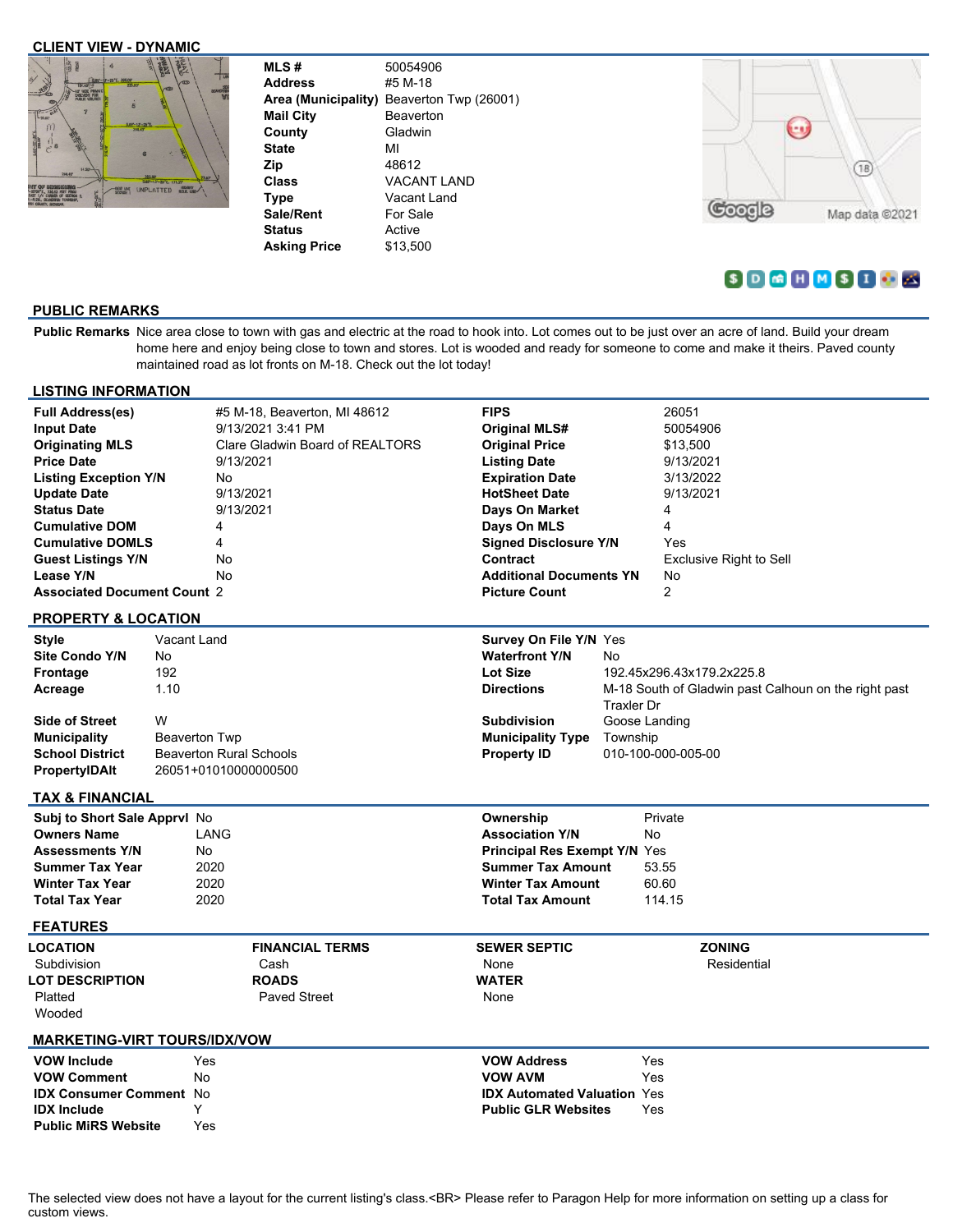#### **LEGAL DESCRIPTION**

**Legal Description** T17N R2W GOOSE LANDING LOT 5

# **ADDITIONAL PICTURES**



### **DISCLAIMER**

This information is deemed reliable, but not guaranteed. All room dimensions are in appx. feet.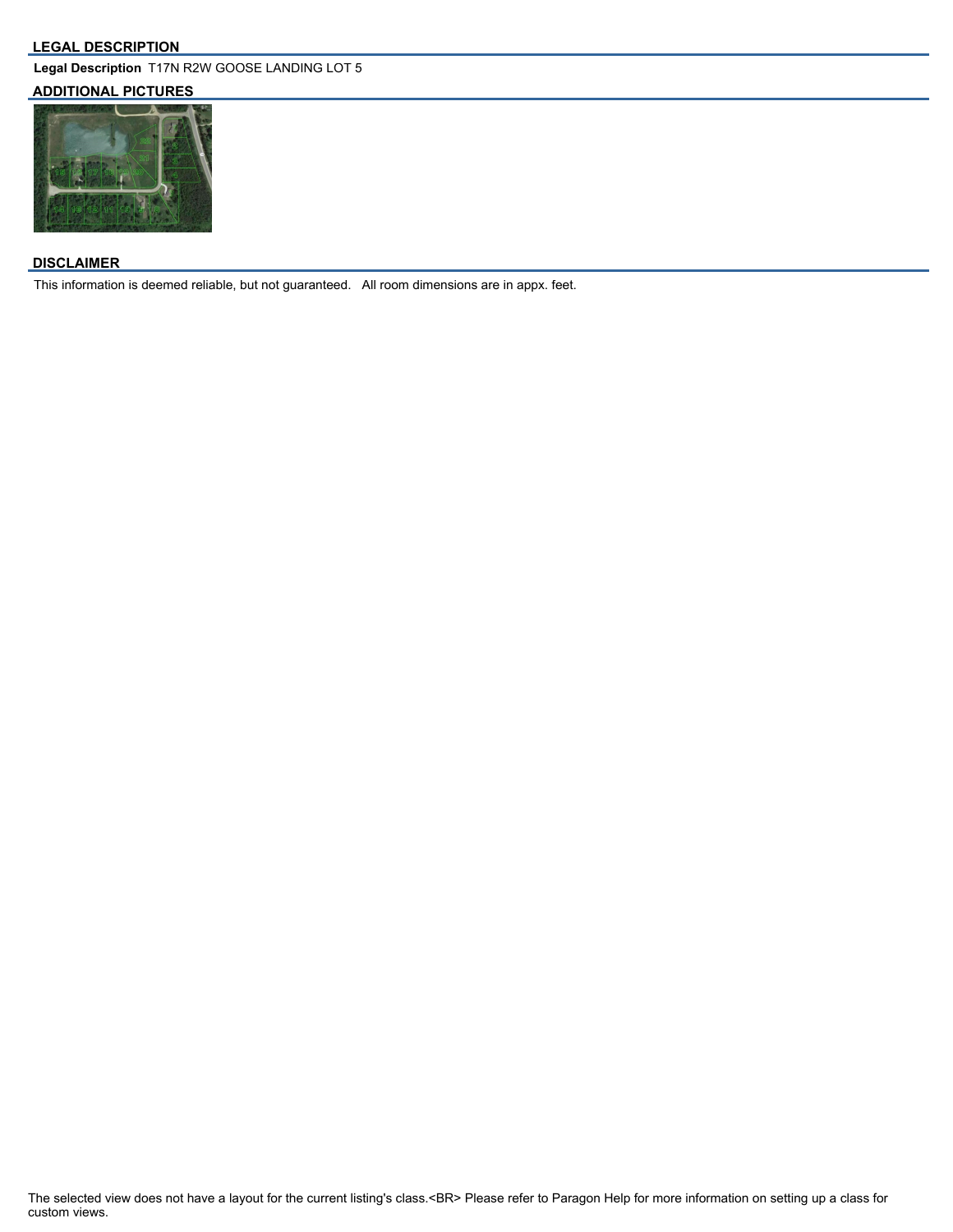## **CLIENT VIEW - DYNAMIC**



| 50054907                                     |
|----------------------------------------------|
| #6 M-18                                      |
| Area (Municipality)<br>Beaverton Twp (26001) |
| <b>Beaverton</b>                             |
| Gladwin                                      |
| мі                                           |
| 48612                                        |
| VACANT LAND                                  |
| Vacant Land                                  |
| For Sale                                     |
| Active                                       |
| \$13.500                                     |
|                                              |



# $S$  D  $G$  H  $M$   $S$  I  $O$

# **PUBLIC REMARKS**

Public Remarks Nice area close to town with gas and electric at the road to hook into. Lot comes out to be just over 1 3/4 acres. Build your dream home here and enjoy being close to town and stores. Lot is wooded and ready for someone to come and make it theirs. Paved county maintained road as it fronts on M-18. Check out the lot today!

| <b>LISTING INFORMATION</b>          |                                                        |                   |                              |                         |                                     |                    |                                                   |  |
|-------------------------------------|--------------------------------------------------------|-------------------|------------------------------|-------------------------|-------------------------------------|--------------------|---------------------------------------------------|--|
| <b>Full Address(es)</b>             |                                                        |                   | #6 M-18, Beaverton, MI 48612 |                         | <b>FIPS</b>                         |                    | 26051                                             |  |
| <b>Input Date</b>                   |                                                        | 9/13/2021 3:43 PM |                              |                         | <b>Original MLS#</b>                |                    | 50054907                                          |  |
| <b>Originating MLS</b>              | Clare Gladwin Board of REALTORS                        |                   |                              | <b>Original Price</b>   |                                     | \$13,500           |                                                   |  |
| <b>Price Date</b>                   |                                                        | 9/13/2021         |                              |                         | <b>Listing Date</b>                 |                    | 9/13/2021                                         |  |
| <b>Listing Exception Y/N</b>        |                                                        | No                |                              |                         | <b>Expiration Date</b>              |                    | 3/13/2022                                         |  |
| <b>Update Date</b>                  |                                                        |                   | 9/13/2021                    |                         | <b>HotSheet Date</b>                |                    | 9/13/2021                                         |  |
| <b>Status Date</b>                  |                                                        |                   | 9/13/2021                    |                         | Days On Market                      |                    | 4                                                 |  |
| <b>Cumulative DOM</b>               |                                                        | 4                 |                              |                         | Days On MLS                         |                    | 4                                                 |  |
| <b>Cumulative DOMLS</b>             |                                                        | 4                 |                              |                         | <b>Signed Disclosure Y/N</b>        |                    | Yes                                               |  |
| <b>Guest Listings Y/N</b>           |                                                        | No                |                              |                         | Contract                            |                    | <b>Exclusive Right to Sell</b>                    |  |
| Lease Y/N                           |                                                        | <b>No</b>         |                              |                         | <b>Additional Documents YN</b>      |                    | No                                                |  |
| <b>Associated Document Count 2</b>  |                                                        |                   |                              |                         | <b>Picture Count</b>                |                    | $\overline{2}$                                    |  |
|                                     |                                                        |                   |                              |                         |                                     |                    |                                                   |  |
| <b>PROPERTY &amp; LOCATION</b>      |                                                        |                   |                              |                         |                                     |                    |                                                   |  |
| <b>Style</b>                        | Vacant Land                                            |                   |                              |                         | <b>Survey On File Y/N Yes</b>       |                    |                                                   |  |
| <b>Site Condo Y/N</b>               | No                                                     |                   |                              |                         | <b>Waterfront Y/N</b>               | No                 |                                                   |  |
| <b>Frontage</b>                     | 236                                                    |                   |                              |                         | <b>Lot Size</b>                     |                    | 236.7x393.6x216.19x298.43                         |  |
| Acreage                             | 1.80                                                   |                   |                              |                         | <b>Directions</b>                   |                    | M18 South of Gladwin just before Beaverton on the |  |
|                                     |                                                        |                   |                              |                         |                                     |                    | right just past Calhoun and Traxler Dr            |  |
| <b>Side of Street</b>               | W                                                      |                   |                              |                         | <b>Subdivision</b>                  |                    | <b>GOOSE LANDING</b>                              |  |
| <b>Municipality</b>                 | <b>Beaverton Twp</b>                                   |                   |                              |                         | <b>Municipality Type</b>            | Township           |                                                   |  |
| <b>School District</b>              |                                                        |                   |                              |                         | <b>Property ID</b>                  | 010-100-000-006-00 |                                                   |  |
| <b>PropertyIDAIt</b>                | <b>Beaverton Rural Schools</b><br>26051+01010000000600 |                   |                              |                         |                                     |                    |                                                   |  |
|                                     |                                                        |                   |                              |                         |                                     |                    |                                                   |  |
| <b>TAX &amp; FINANCIAL</b>          |                                                        |                   |                              |                         |                                     |                    |                                                   |  |
| Subj to Short Sale Apprvl No        |                                                        |                   |                              |                         | Ownership                           |                    | Private                                           |  |
| <b>Owners Name</b>                  |                                                        | LANG              |                              |                         | <b>Association Y/N</b>              | <b>No</b>          |                                                   |  |
| <b>Assessments Y/N</b>              |                                                        | No.               |                              |                         | <b>Principal Res Exempt Y/N Yes</b> |                    |                                                   |  |
| <b>Summer Tax Year</b>              |                                                        | 2020              |                              |                         | <b>Summer Tax Amount</b>            |                    | 53.55                                             |  |
| <b>Winter Tax Year</b>              |                                                        | 2020              |                              |                         | <b>Winter Tax Amount</b>            |                    | 60.60                                             |  |
| <b>Total Tax Year</b>               |                                                        | 2020              |                              | <b>Total Tax Amount</b> |                                     |                    | 114.15                                            |  |
| <b>FEATURES</b>                     |                                                        |                   |                              |                         |                                     |                    |                                                   |  |
| LOCATION                            |                                                        |                   | <b>FINANCIAL TERMS</b>       |                         | <b>SEWER SEPTIC</b>                 |                    |                                                   |  |
| Subdivision                         |                                                        |                   | Cash                         |                         | None                                |                    |                                                   |  |
| <b>LOT DESCRIPTION</b>              |                                                        |                   | <b>ROADS</b>                 |                         | <b>WATER</b>                        |                    |                                                   |  |
| Deep Lot - 150+ Ft.                 |                                                        |                   | City/County                  |                         | None                                |                    |                                                   |  |
| Platted                             |                                                        |                   | <b>Paved Street</b>          |                         | <b>ZONING</b>                       |                    |                                                   |  |
| Wooded                              |                                                        |                   |                              |                         | Residential                         |                    |                                                   |  |
|                                     |                                                        |                   |                              |                         |                                     |                    |                                                   |  |
| <b>MARKETING-VIRT TOURS/IDX/VOW</b> |                                                        |                   |                              |                         |                                     |                    |                                                   |  |
| Yes<br><b>VOW Include</b>           |                                                        |                   |                              | <b>VOW Address</b>      |                                     | Yes                |                                                   |  |
| <b>VOW Comment</b>                  |                                                        | No                |                              |                         | Yes<br><b>VOW AVM</b>               |                    |                                                   |  |
|                                     | <b>IDX Consumer Comment No</b>                         |                   |                              |                         | <b>IDX Automated Valuation Yes</b>  |                    |                                                   |  |
| <b>IDX Include</b>                  |                                                        | Y                 |                              |                         | <b>Public GLR Websites</b>          |                    | Yes                                               |  |
|                                     |                                                        |                   |                              |                         |                                     |                    |                                                   |  |

The selected view does not have a layout for the current listing's class.<BR> Please refer to Paragon Help for more information on setting up a class for custom views.